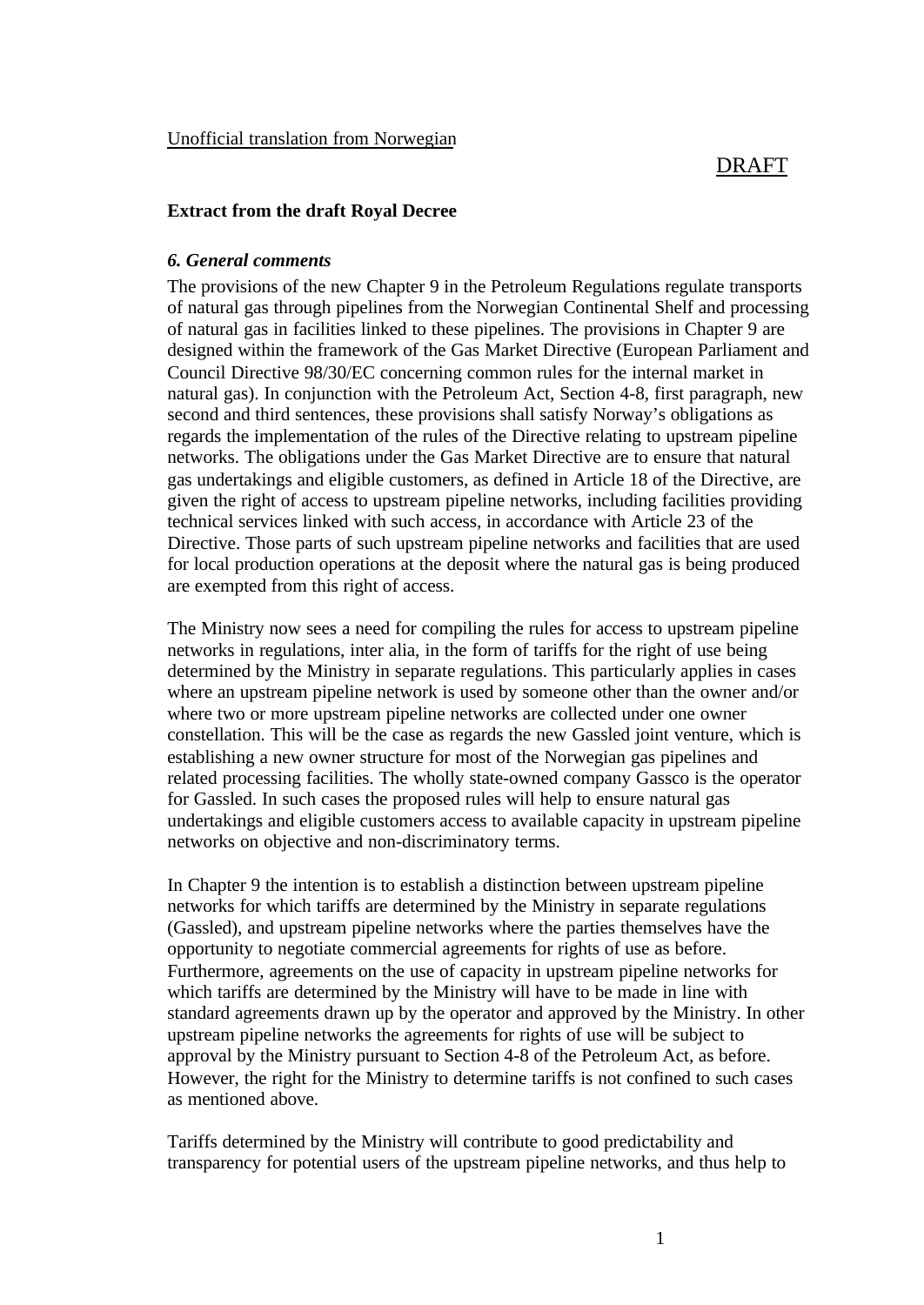ensure natural gas undertakings and eligible customers access to the upstream pipeline networks. Furthermore, fixed tariffs that are known in advance will create suitable conditions for good management of resources, while at the same time simplifying the existing complex commercial arrangements.

The distinction between the upstream pipeline networks for which tariffs are determined by the Ministry and the others will appear from the fact that not all of the provisions of Chapter 9 will be applicable to all upstream pipeline networks located on or originating from the Norwegian shelf. Pursuant to the first paragraph of Section 69, certain provisions will be applicable only to those upstream pipeline networks and other facilities to which separate regulations for the determination of tariffs shall apply.

# **7. Commentary to the individual provisions**

## Re Section 59

# *Section 59, first paragraph*

The main rule in Chapter 9 is stated in the first paragraph of Section 59, pursuant to which natural gas undertakings and eligible customers shall have a right of access to upstream pipeline networks, including facilities providing related technical services in connection with such access. This provision reflects the main rule of the Gas Market Directive, Article 23 (1). A right of access implies that the owner of the upstream pipeline network, or the operator acting on behalf of the owner, may not act in a manner that, contrary to the rules laid down in the regulations, prevents natural gas undertakings and eligible customers from gaining access to an upstream pipeline network. Furthermore, the right of access also implies that when the owner or operator of the upstream pipeline network receives an inquiry from a natural gas undertaking or an eligible customer concerning a right to use capacity, the owner or operator will be obliged to let them have the right to use capacity available in the particular upstream pipeline network on objective and non-discriminatory terms, provided that all other conditions for such use under this chapter are satisfied. Natural gas undertakings and eligible customers shall be entitled to a right of access to upstream pipeline networks when capacity is available whenever the party initially entitled to use the capacity, no longer has a duly substantiated reasonable need of this capacity, cf. Section 64, second paragraph.

"*Natural gas undertaking*" and "*eligible customer*" are defined in the Petroleum Act, Section 1-6, new items n) and o) respectively. "*Owner*" is defined in Section 60, first paragraph. "Spare capacity" is defined in Section 60, second paragraph.

The rules of Chapter 9 apply to upstream pipeline networks, including facilities providing related technical services connected with the right of access. "*Upstream pipeline network*" is defined in the Petroleum Act, Section 1-6, new item m). Facilities providing related technical services connected with such access will also be considered to be part of an upstream pipeline network. This will include, e.g. facilities where gas is made ready for further transport through an upstream pipeline, for example Draupner E and S, where gas flows are mixed to obtain the required quality. For access to such related technical services it is a condition that access is needed in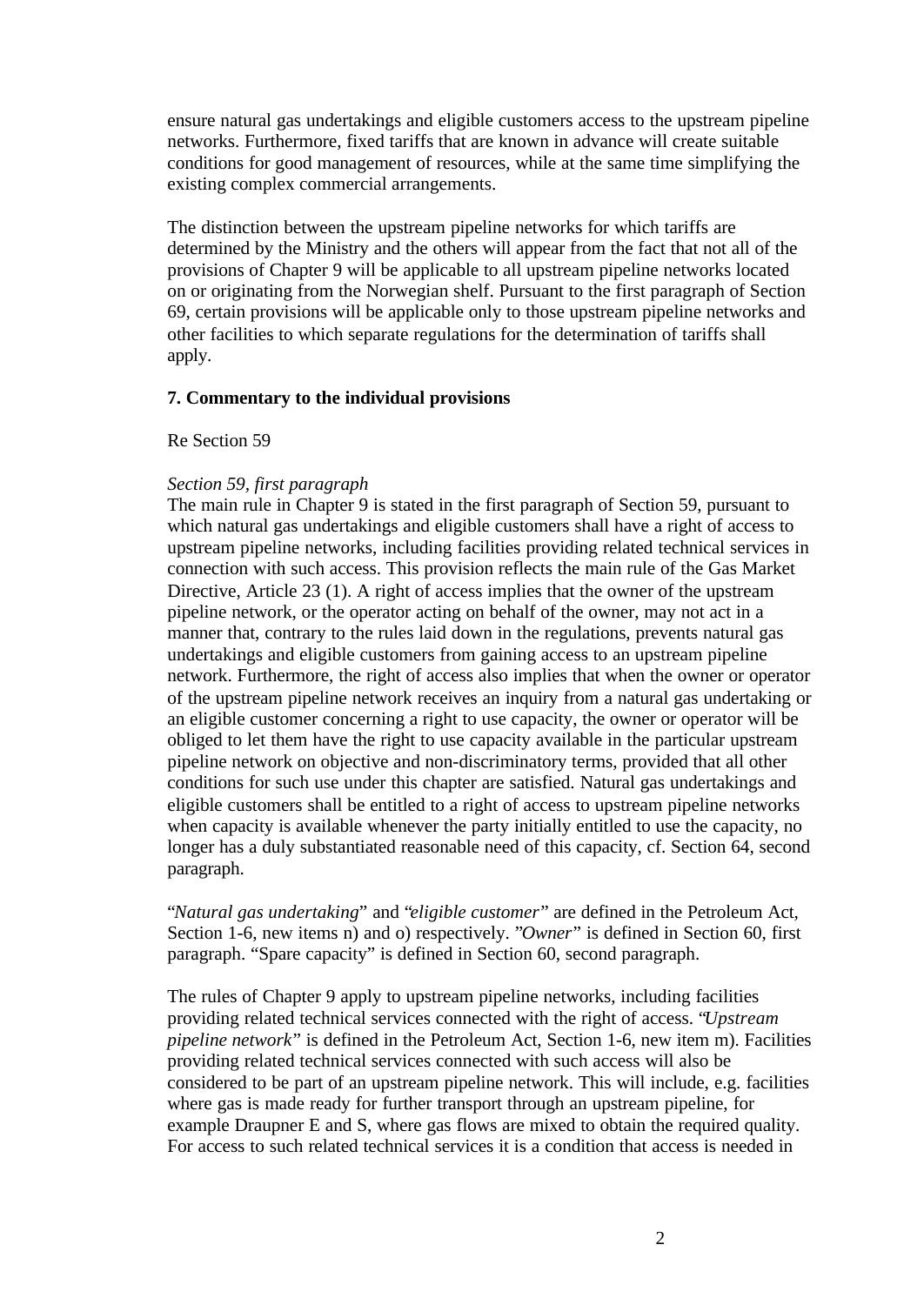connection with access to the upstream pipeline network. In other words, there is no question of an independent right of access to such services.

Pursuant to Section 69, second paragraph, the Ministry may determine that the rules of Chapter 9 concerning upstream pipeline networks shall also apply to other facilities related to the upstream pipeline network. This shall apply even if they do not provide related technical services connected with access to the upstream pipeline network, in this respect see the notes to Section 69, second paragraph.

For natural gas undertakings and eligible customers to be entitled to access to available capacity, they must have a "*duly substantiated reasonable need of transportation and/or processing of natural gas"*. This is in conformity with the Gas Directive, Article 23, 2 c). This provision implies that, to obtain a right of access to an upstream pipeline network according to the rules of this Chapter, the natural gas undertakings and eligible customers must substantiate their need for this capacity. Natural gas undertakings and eligible customers are not entitled to access to such capacity beyond their need for transportation of natural gas. Natural gas undertakings and eligible customers who have or will have production of their own or who have purchased, borrowed or exchanged natural gas, or intend to purchase, borrow or exchange natural gas, and this natural gas may, and probably will be delivered through the upstream pipeline network concerned, will be considered to have a need of capacity. In such cases natural gas undertakings and eligible customers may reserve capacity in proportion to their needs and which results in a reasonable flexibility in relation to the deliveries of natural gas concerned. For further understanding of the term "*duly substantiated reasonable need*", reference is made also to the notes to Section 61, seventh paragraph. In the upstream pipeline networks for which tariffs are determined by the Ministry (Gassled), it will be for the operator to decide whether a duly substantiated reasonable need does exist, cf. Section 59, last paragraph, and Section 69, first paragraph, second sentence.

The expression "*transportation and/or processing*" is included to emphasise that some of the upstream pipeline networks that are subject to the rules in Chapter 9 offer transportation only, that others only offer processing, while still others offer both. Depending on which upstream pipeline network the natural gas undertaking or eligible customer wishes to access, it will be entitled to access provided that it has or will have a need for either transportation or processing or both.

The initiative to gain access to spare capacity must be taken by the party desiring such access. Furthermore, the fact that natural gas undertakings and eligible customers shall be entitled to access to the upstream pipeline network, does not imply that available capacity shall be placed at their disposal unconditionally. Thus, payment may be required for access to such capacity and other appropriate, non-discriminatory and objective conditions may be imposed, such as requirements regarding security for payments. For the upstream pipeline networks for which tariffs are determined by the Ministry, it will – to the extent this is not regulated under the standard agreement, cf. Section 65, the second and third sentences - be for the operator to decide what other conditions may be imposed, cf. Section 59, last paragraph, and Section 69, first paragraph, second sentence.

# *Section 59, second paragraph*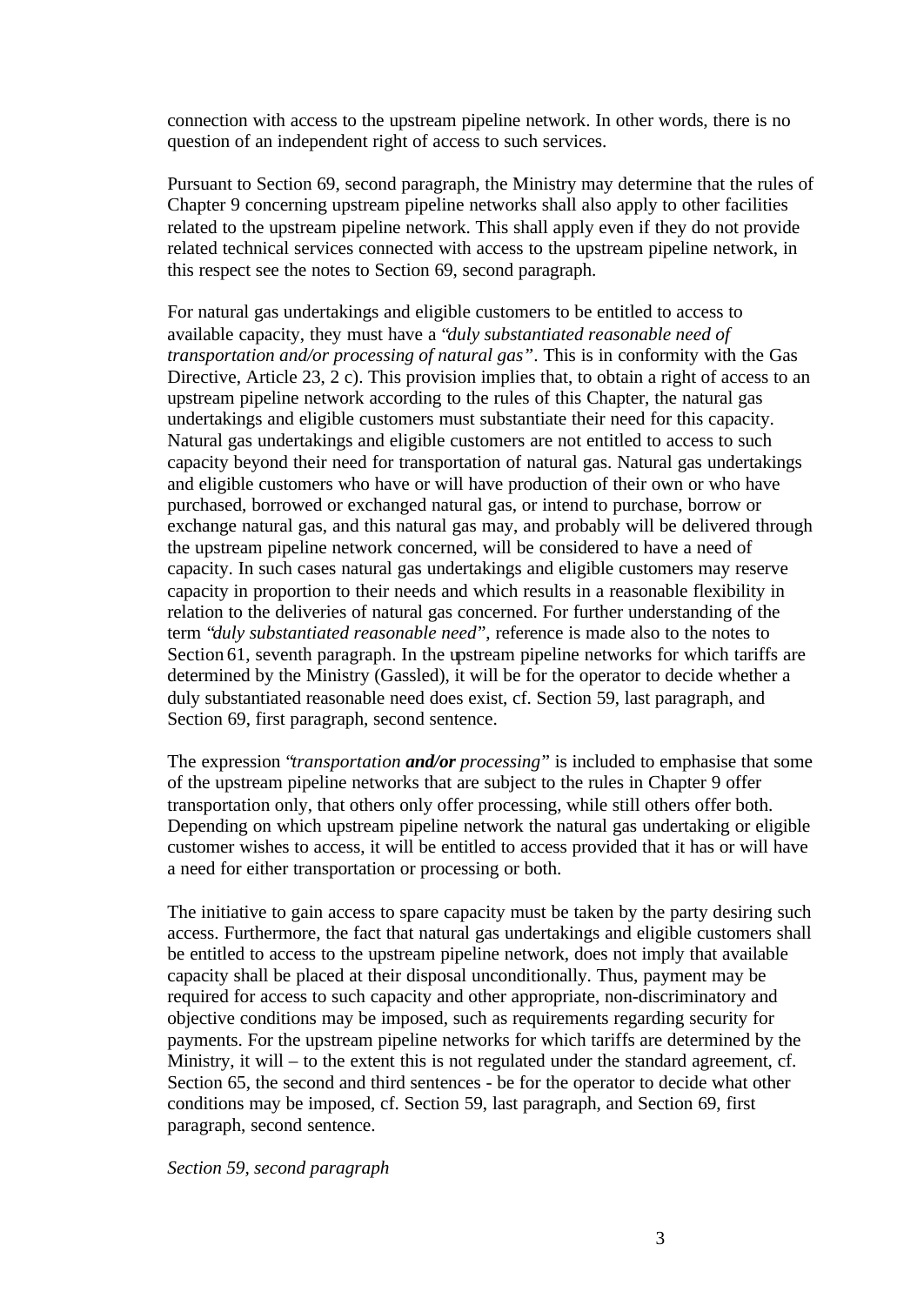The second paragraph provides that the owner and the party entitled to use the upstream pipeline network, or the operator acting on their behalf, shall receive inquiries concerning access to use capacity and shall ensure that such inquiries are handled within a reasonable period of time. Based on this, a party in need of transport for natural gas will always know where to address a request for access to use of capacity in an upstream pipeline. What is to be considered to be a "reasonable" period of time will vary and cannot be defined exactly. In cases where capacity for small volumes within a short period of time is requested, the application must be handled accordingly, so that the handling of the application does not block the right to access. On the other hand, somewhat more time can be used in cases of requests for capacity for a large volume at a future time.

#### *Section 59, third paragraph*

The first sentence provides that certain technical and operational conditions must be satisfied before natural gas undertakings and eligible customers may be given the right to use upstream pipeline networks. First, it is a condition that the natural gas in question has "*specifications that are reasonably compatible with the technical and operational requirements for the upstream pipeline network concerned"*. One of the reasons for including the condition that the natural gas concerned shall satisfy certain specifications is that there can be great variations in the composition of the gas in the different upstream pipelines. This is both due to the fact that there are great differences in gas from the separate fields, and because the different upstream pipelines carry both processed and unprocessed gas. The specifications may be incompatible due to factors in the gas itself or in the infrastructure. A main distinction in regard to gas is made between rich gas and dry gas. In general, rich gas is not processed and contains wet components (wet gas), whereas the wet gas has been separated from dry gas.

If the gas for which transportation is required comes from the same fields as the other natural gas in the pipeline, the specifications will normally not be incompatible. The problem of incompatible technical specifications is most likely to occur if the natural gas for which transportation is required comes from a field having special characteristics, or if use of a special transportation route is required for the natural gas.

Under the requirement that the natural gas in question must have specifications that are mutually compatible with the technical and operational requirements for the particular upstream pipeline network, consideration of the "*delivery requirements*" is mentioned as a particular factor. The composition of the natural gas in dry gas pipelines from the Norwegian Continental Shelf is adapted to specifications in the gas sales contracts such as, for example, a requirement concerning the  $CO<sub>2</sub>$  content or calorific value. A condition for access is that the natural gas for which transportation is required may, together with the natural gas already being transported in the pipeline, be adapted to these requirements. Such adaptation to the requirements can be made if there are appropriate processing facilities with sufficient capacity, or if the natural gas, for example by agreement, can be mixed with natural gas belonging to another.

A condition for the right to use an upstream pipeline network is that the specifications of the natural gas in question may "*reasonably"* be considered to be compatible with the technical and operational requirements. This means that the natural gas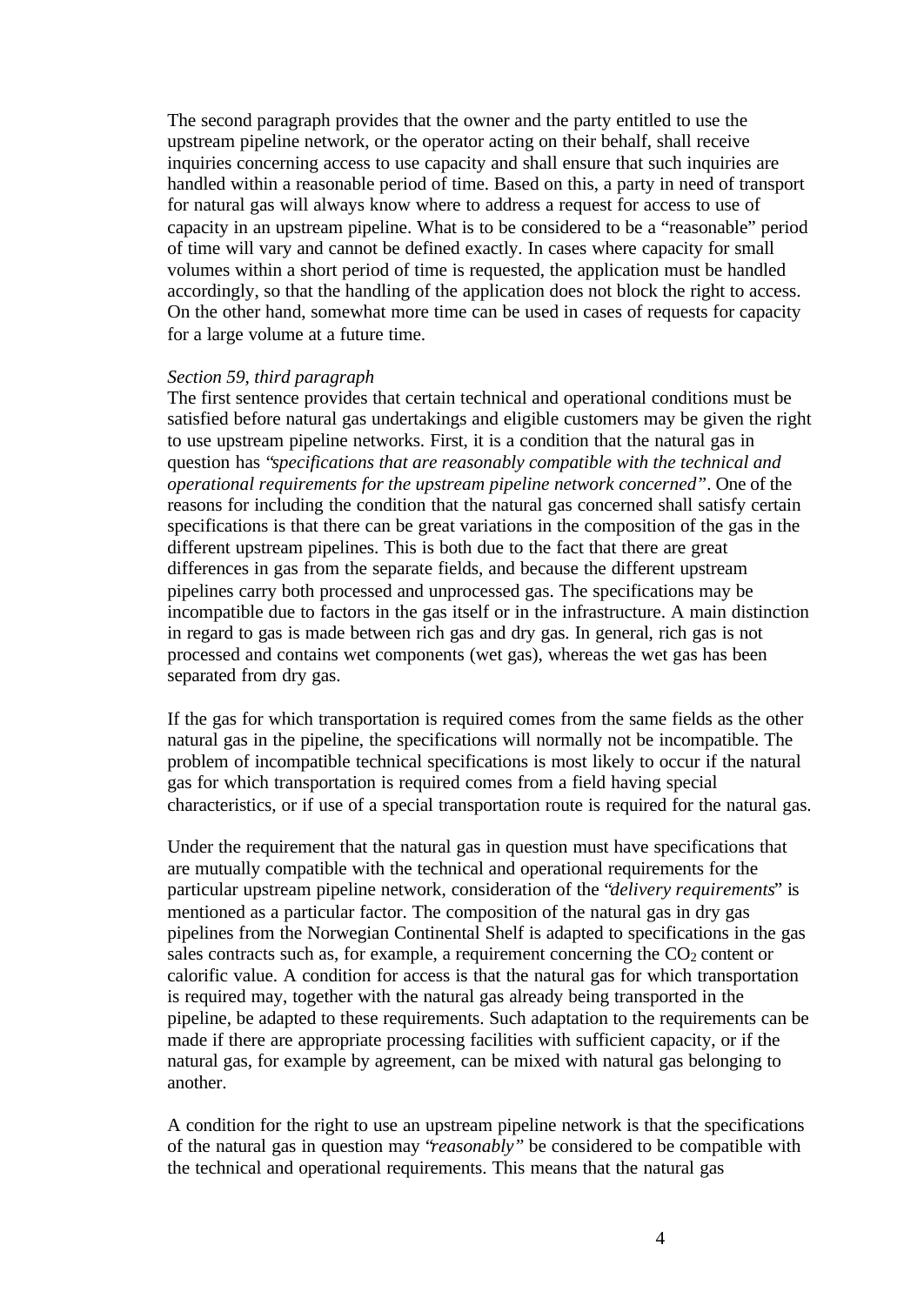undertakings and eligible customers have a right to use the capacity even if initially the specifications are not compatible, provided that this can "*reasonably"* be overcome, that is to say in a reasonably simple manner. This criterion does not impose strict requirements on the owner or operator. In assessing what can "reasonably" be done it will be necessary to consider the potential consequences in the form of technical problems and practical and financial consequences that follow, for example, from the increase in the volume of work, changes in the times of use and the establishment of new routines.

A further condition for transportation of natural gas in upstream pipeline networks is that the natural gas in question is "*delivered at the inlet with adequate pressure so that the natural gas can reach the outlet"*. The reason for this requirement is that a definitive condition for transportation of natural gas through pipelines is that there is sufficient pressure in the pipeline to carry the gas to the outlet from the pipeline in question. Anyone wishing to use capacity in an upstream pipeline network must therefore be capable of delivering natural gas with sufficient pressure.

# *Section 59, fourth paragraph*

Pursuant to the fourth paragraph, first sentence, the "*operator*" may refuse to allow access if the conditions for the right of use pursuant to this provision are not satisfied. This implies that the operator must decide whether natural gas undertakings and eligible customers have a duly substantiated reasonable need for transport and/or processing of natural gas, and whether the specifications of the natural gas for transportation and/or processing are reasonably compatible with the technical and operational requirements of the upstream pipeline network and relevant delivery requirements. Gassco is the operator of the upstream pipeline networks encompassed under Gassled. When performing these tasks the operator may not under any circumstance take instructions from the owner of the upstream pipeline network concerned, cf. Section 69, first paragraph, second sentence.

## Re Section 60

This provision gives certain definitions for the purposes of this Chapter and provisions laid down by virtue thereof.

## *Section 60, first paragraph:*

The first paragraph is a definition of "owner". In this Chapter "owner" means the joint ventures and companies owning upstream pipeline networks, as well as the individual participants in such joint ventures or companies. Whether a provision in which the word "*owner*" is used means the joint venture/company as such or only the individual participant, or both, may vary in each individual case. This must be decided by interpretation in each particular instance.

## *Section 60, second paragraph:*

The second paragraph is a definition of "spare capacity". For the purpose of this Chapter, spare capacity means the capacity that is physically available, having regard to the capacity necessary to meet existing obligations for use of the upstream pipeline network in question, and having regard to the fact that efficient operation does not always mean that it is expedient to use all physically available capacity in all pipelines. For purposes of the best possible utilisation of several pipelines collectively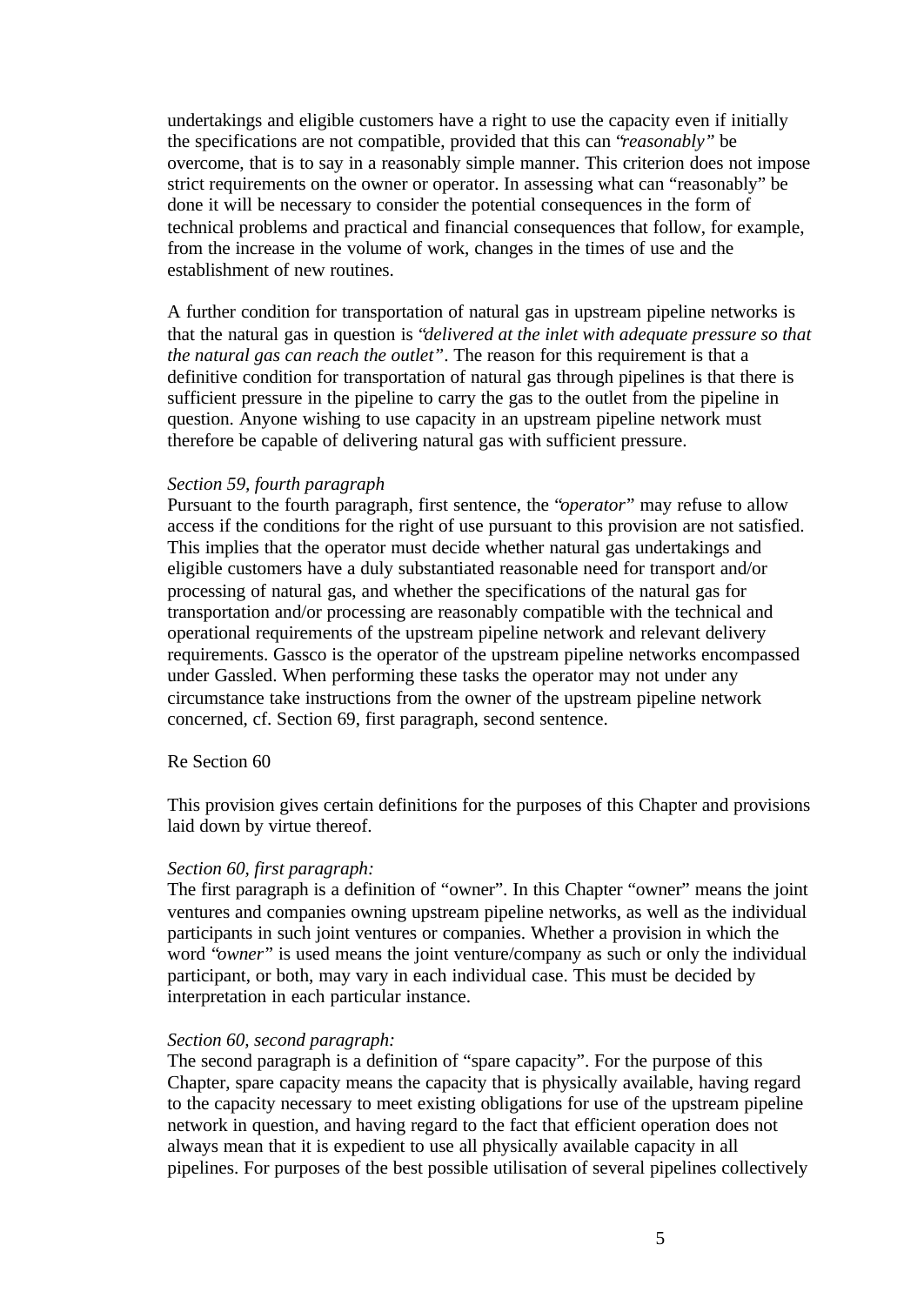or for purposes of maintenance, or for maintaining a correct pressure, it may be necessary to not use the full physical capacity in some pipelines. It is only the capacity that is spare after these factors have been allowed for, that is considered to be spare capacity for the purpose of these Regulations.

The considerable limitation of the definition of spare capacity in the second paragraph follows from the reference to the fact that spare capacity does not include the capacity necessary to meet the obligations of those who already have a right to use the upstream pipeline network. Such right of use may derive from contracts entered into before the entry into force of these Regulations, and from subsequent contracts. Basically, there is no spare capacity if a right to use the capacity exists.

#### *Section 60, third paragraph:*

The third paragraph defines a contract in the primary market. These are contracts entered into with the owner as such, that is to say, in his capacity as owner. In a joint venture, the joint venture will act as owner in the capacity of owner. Contracts for the use of an upstream pipeline network entered into with anyone other than the owner in this sense are considered to be contracts in the secondary market, cf. fourth paragraph.

#### *Section§ 60, fourth paragraph:*

The fourth paragraph defines contracts in the secondary market. Contracts in the secondary market consist of transfers of a right to use capacity in the upstream pipeline network other than those entered into by contract in the primary market. A transfer of the right of use by contract in the secondary market will always derive from a right of use acquired under a contract in the primary market. A right to use capacity in an upstream pipeline network can be assigned by contract in the secondary market in several stages, all of which will be considered to be contracts in the secondary market.

## *Section 60, fifth paragraph:*

The fifth paragraph defines "tariff" for the purpose of Chapter 9. A tariff is payment for the right to use capacity in an upstream pipeline network. For the upstream pipeline networks for which tariffs are determined by the Ministry, available capacity distributed in the primary market will be regulated. A right to use capacity which is assigned in the secondary market will not be subject to the regulated tariffs – in such cases the tariffs will initially be negotiated between the parties in the appropriate contract in the secondary market or through trading in the market place, cf. Section 64, fourth paragraph.

#### Re Section 61

## *Section 61 first paragraph:*

Except for the first sentence of the seventh paragraph, Section 61 applies only to upstream pipeline networks for which the tariffs are determined by the Ministry, cf. Section 69, first paragraph, which in practice comprises the pipelines included in Gassled. For these upstream pipeline networks it follows from the first paragraph of Section 61 that all spare capacity in the primary market shall be made available collectively through the operator. Furthermore, contracts in the primary market shall be made with the operator on behalf of the owner. The second sentence provides that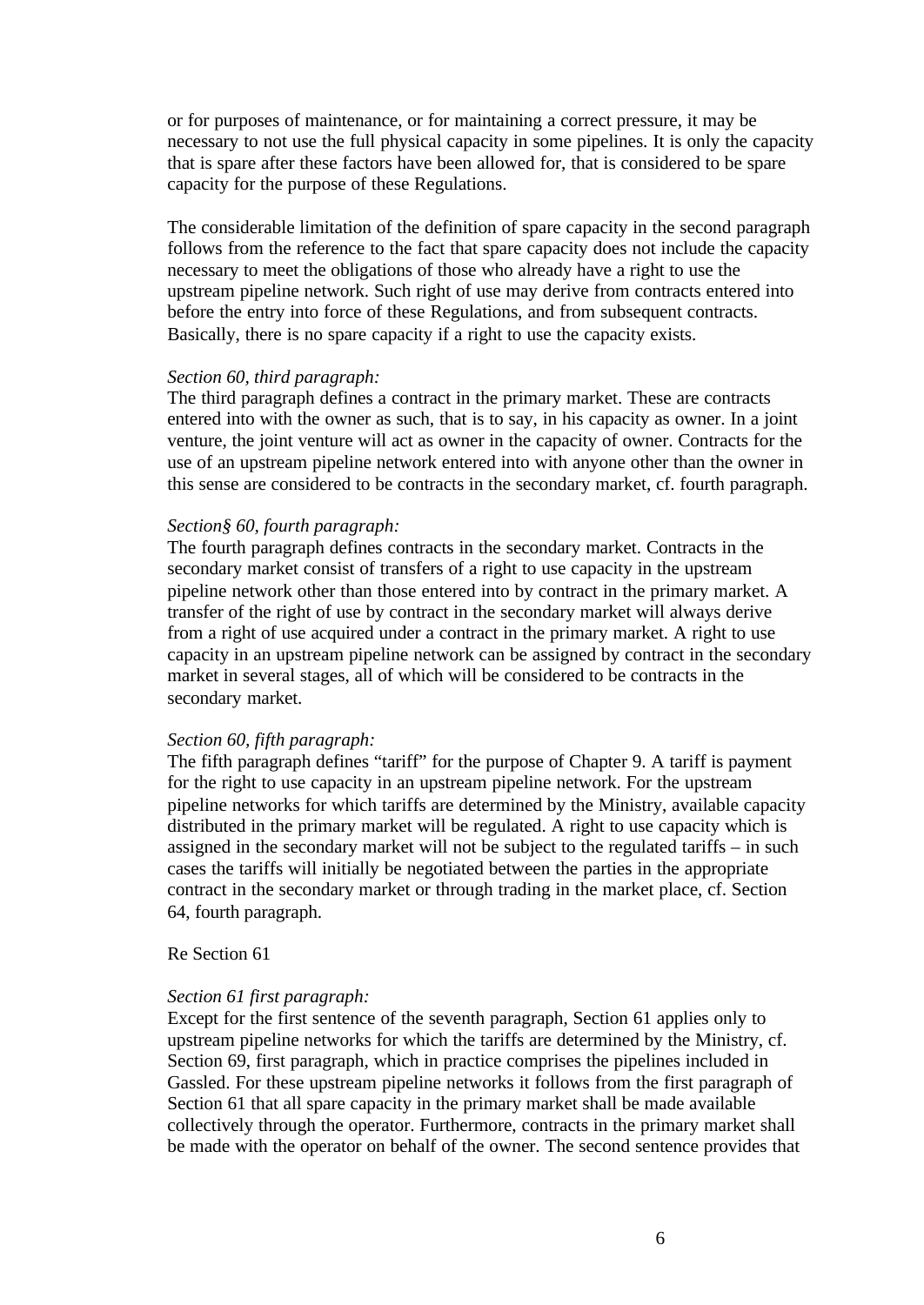contracts for the use of spare capacity in upstream pipeline networks may not be entered into with anyone other than natural gas undertakings and eligible customers.

There is a dual reason for providing that the spare capacity in these upstream pipeline networks shall be offered collectively through the operator. Firstly, in such pipeline networks there may be a great number of owners. For the right to use upstream pipeline networks for which tariffs are determined by the Ministry, it will therefore not be necessary for a potential user to contact each individual owner to find spare capacity. Secondly, the owners of such upstream pipeline networks will not have the commercial freedom to negotiate terms and conditions for the use of the network with potential users of spare capacity in the upstream pipeline network. This is due to the fact that the primary market is characterised by the use of a standard tariff determined by the Ministry, and standard contracts that are drawn up by the operator and approved by the Ministry, cf. Section 65, second paragraph. Furthermore, the provision also implies that the individual owner of the upstream pipeline network in question must approach the operator to obtain access to use spare capacity in that network. However, in this connection reference is made to the last paragraph of Section 61, pursuant to which the owner is to be given first priority when allocating spare capacity in the primary market.

#### *Section 61 second, third, fourth and fifth paragraphs:*

These provisions provide for the manner in which spare capacity shall be made available in upstream pipeline networks for which tariffs are determined by the Ministry, which essentially means Gassled. The operator is responsible for implementing these rules; in the case of Gassled that means Gassco. Only the main rules are determined in the third, fourth and fifth paragraphs. Within the framework of these rules the operator himself will determine the further procedures for reserving capacity in the primary market. The Ministry presupposes that the operator will consult the users before determining such procedures, but emphasises that it is the operator who decides the further details of how these procedures are to be determined and how the provisions of these Regulations are to be implemented, cf. Section 69, first paragraph, second sentence. Determining what capacity is physically available also requires the approval of the joint venture, adopted in accordance with the ordinary voting rule, cf. the definition in Section 61, second paragraph. Physically available capacity forms the starting point for determining spare capacity, cf. the definition in Section 60, second paragraph. Natural gas undertakings and eligible customers may reserve capacity for the period of time for which they have a duly substantiated reasonable need for capacity.

#### *Section 61, sixth paragraph:*

The *sixth* paragraph contains rules for prioritising if the capacity sought exceeds the spare capacity available. A distribution formula shall be determined for prioritising in such cases. The distribution formula shall be determined by the operator and shall apply for a set period of time. As already mentioned, Gassco is the operator of Gassled. In this connection reference is made to Section 69, first paragraph, second sentence, pursuant to which the owner of the upstream pipeline network concerned will have no influence in deciding this distribution formula. The Ministry presumes that as a general rule the formula will be determined on an annual basis, but the provision allows for it being determined for other periods. A new distribution formula may also be determined within an already stipulated period.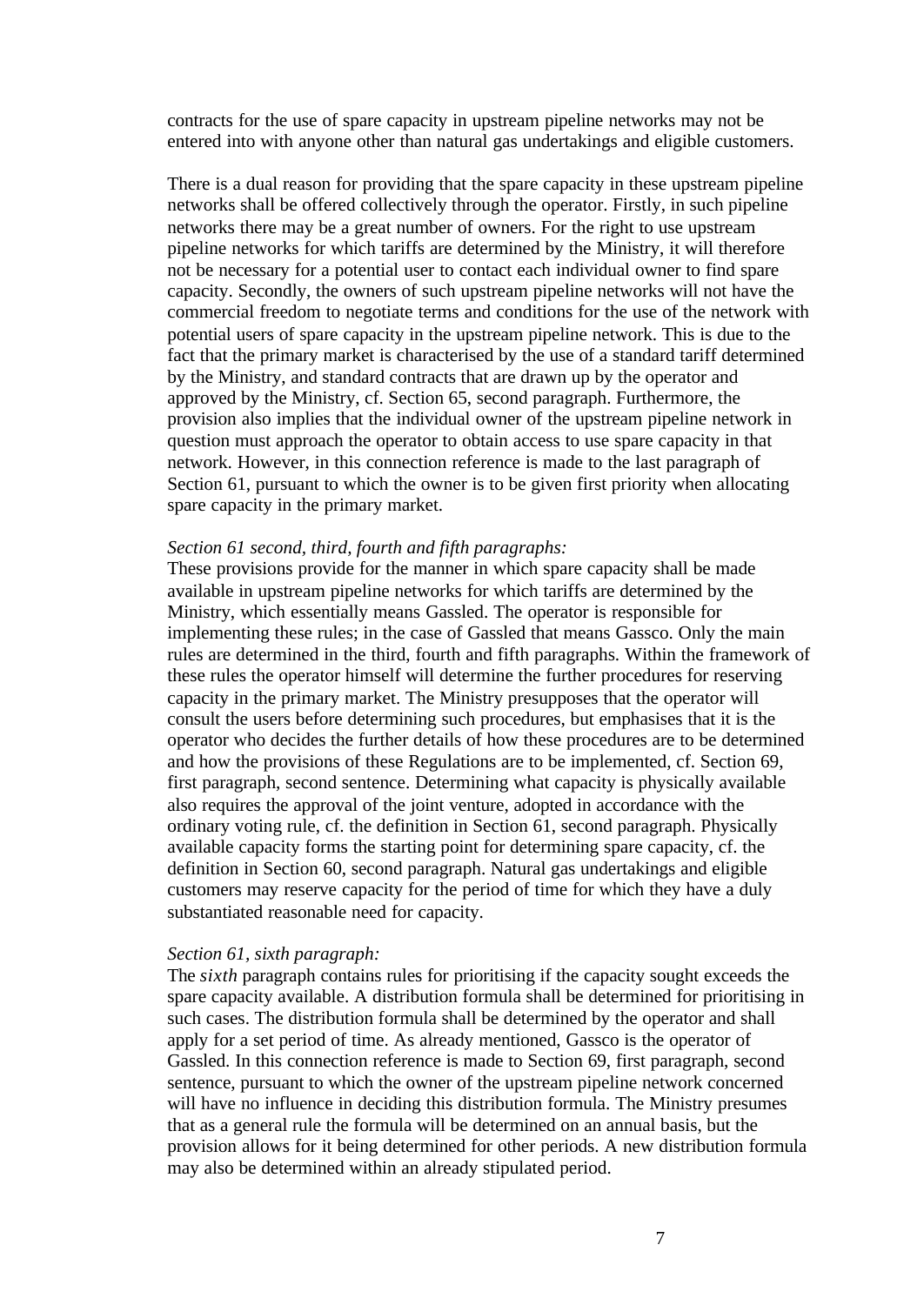For determination of the distribution formula the starting point shall be the need of each party for transportation of natural gas, either from his own production or from purchases, sales or loans of natural gas or combinations of such resulting in a need for the transportation and/or processing of natural gas. If, for example, a company has a production of 100, but has already sold 10 on a platform so that transportation is not needed for this, the distribution formula for that company will be determined on the basis of 90. The distribution formula determines a proportionate distribution. For production, purchases, sales or loans of natural gas to be included in the distribution formula, it is a condition that the natural gas in question satisfies the conditions in Section 59, third paragraph.

To compile a forecast for production in the short term, the operator will initially have to base this on the production permits. The production permits determine the maximum annual quantity of petroleum that may be produced from each field. Furthermore a right is given to extract, within the framework of the production licence, volumes not extracted under production permits granted for previous years. Natural gas production permits are granted for periods of different lengths, of time down to one year at a time. Accordingly, they will not always form a basis for distributing spare capacity in a more distant future. On the other hand, for forecasting what production a natural gas undertaking or eligible customer may have at some future point in time, it is natural to base this on the course of production approved pursuant to the Petroleum Act, Section 4-4, first paragraph. In any case, the approved course of production will have to be adjusted for any knowledge acquired after such approval that renders it probable that the actual production will differ from the approved production. In such matters it is natural for the operator to seek information to obtain a best possible estimate of future production. For fields on the Norwegian Continental Shelf, it will be natural to obtain such information from the Norwegian Petroleum Directorate.

In addition, it will be possible to take into account the planned production from fields for which the course of production has still not been approved pursuant to Section 4-4, first paragraph, i.e. fields for which the Plan for development and operation has not yet been approved pursuant to the Petroleum Act, Section 4-2. In such cases the licensee will have to give an estimate of future production. It will be natural for the operator to accept this estimate and seek other relevant information to substantiate it before determining the estimates on which the reservation shall be based. If variations later occur for these fields, between the estimate on which a reservation was based and the subsequent approval pursuant to Section 4-4, first paragraph, the reservation can subsequently be adjusted by the operator, based on the approved course of production. If a course of production for the appropriate field is not approved pursuant to Section 4-4, first paragraph, that is to say, if the Plan for development and operation is not approved pursuant to Section 4-2, the operator may decide that the whole of the reservation based on it being approved, shall lapse.

## *Section 61, seventh paragraph:*

This provision provides that, before spare capacity is allocated, account shall first be taken of the owner's reasonable need for capacity in preference to other users. If the owner has a "*duly substantiated reasonable need"* for capacity himself, the natural gas undertakings and eligible customers will not then be entitled to use this capacity.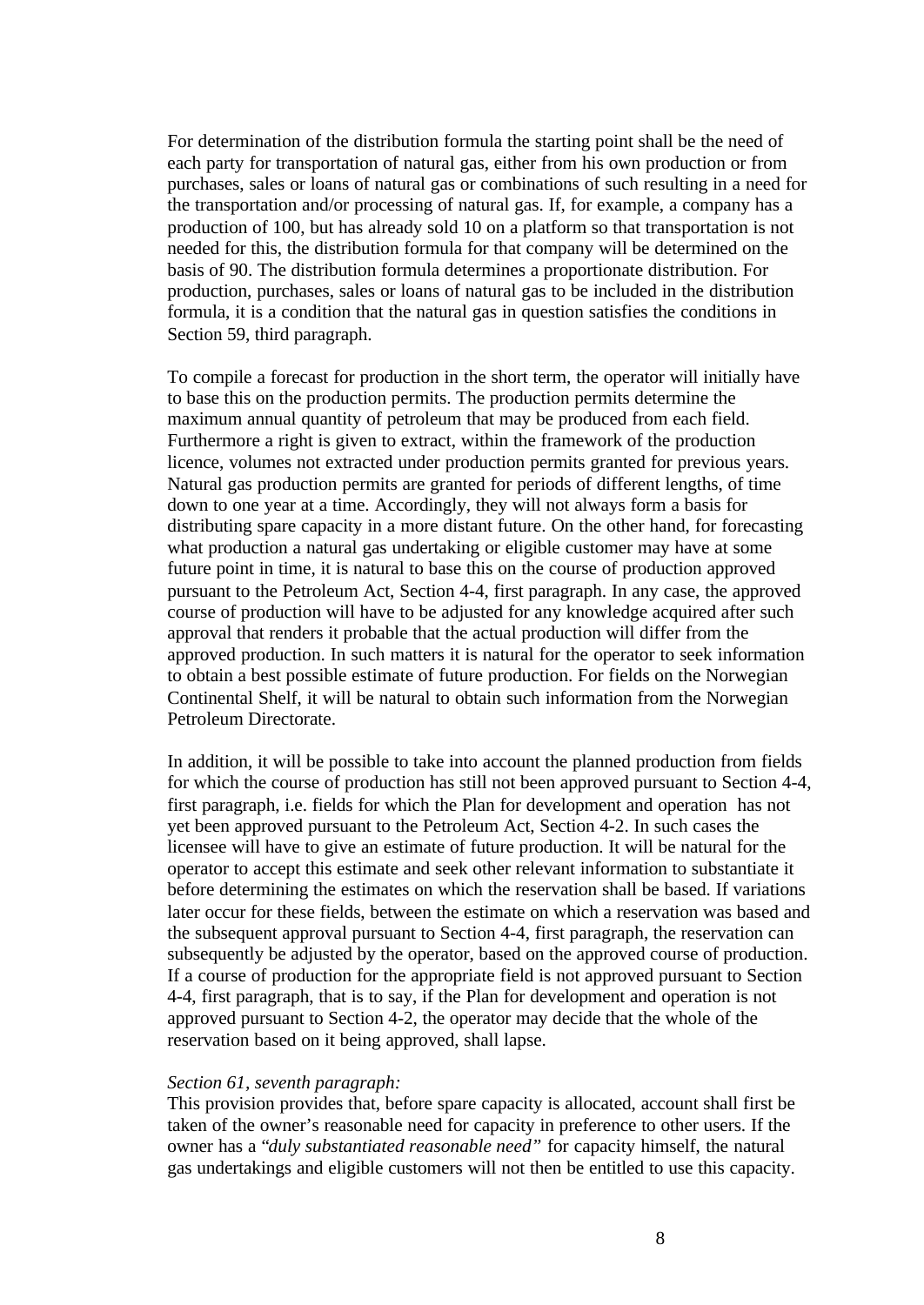Access to natural gas that can be transported through the particular upstream pipeline network is a basic requirement for a need for capacity. Access to natural gas may be acquired either through one's own production or by buying or borrowing natural gas. It must be possible to transport this natural gas through the relevant upstream pipeline network.

Obligations of the owner as a seller of gas under a gas sales contract to deliver volumes of gas that may vary within a given band, is one example of such "*need*" relative to existing contracts. Under such contract the buyer of the gas is entitled to take out varying volumes within specified maximum and minimum limits (usually given on both a daily and a yearly basis). Accordingly, the buyer may change his orders on a daily basis. The seller is obliged to deliver in accordance with the orders and must be able to deliver maximum volumes every day, unless otherwise provided for in the contract. Some contracts also allow for the alteration of orders within certain limits. This means that in situations where the buyer orders less than the maximum limits, the seller must nonetheless be prepared to deliver the maximum quantity. In some cases geographical flexibility is also linked with the buyer's rights, so that the buyer can change the delivery point at short notice. The seller's need for capacity will then change accordingly. The seller's need to retain capacity to enable him to meet such maximum delivery obligations is regarded as a reasonable need for the purposes of this provision. Further, a duly substantiated reasonable need for capacity may exist in order to have a possibility of operating in a short-term market.

Reservoir considerations may be another example of such needs. Uncertainty regarding the future development of the reservoir, the need for short or long term gas injection and other similar considerations, may constitute grounds for allocation of spare capacity. The same applies in respect of production considerations. This may include a need for headroom for varied take-off from gas production in associated gas fields.

A duly substantiated reasonable need for capacity may also exist in situations where a field is not yet in production, but where the Plan for development and operation is approved or is being drawn up.

The owner's prior right pursuant to Section 61, seventh paragraph, is limited upwards to twice his equity interest in the upstream pipeline network concerned. That is to say, if a company owns 10% of an upstream pipeline network, it may be entitled to a first priority capacity reservation for its duly substantiated reasonable needs for up to 20% of the spare capacity. To meet its duly substantiated reasonable needs in excess of twice its equity interests, a company being an owner of the upstream pipeline network in question, will have to compete on objective and non-discriminatory terms on an equal basis with other natural gas undertakings and eligible customers for the right to use this spare capacity. The reason why an owner has first priority for up to twice his equity interests is that the owner will often have a need for transportation of more than his equity interests in the upstream pipeline network in question. The Ministry assumes that a limitation to twice the equity interests will provide for the owner's needs to a reasonable extent, while those who are not owners can also be assured of access to the upstream pipeline network when the owner does not have duly substantiated reasonable need of the spare capacity.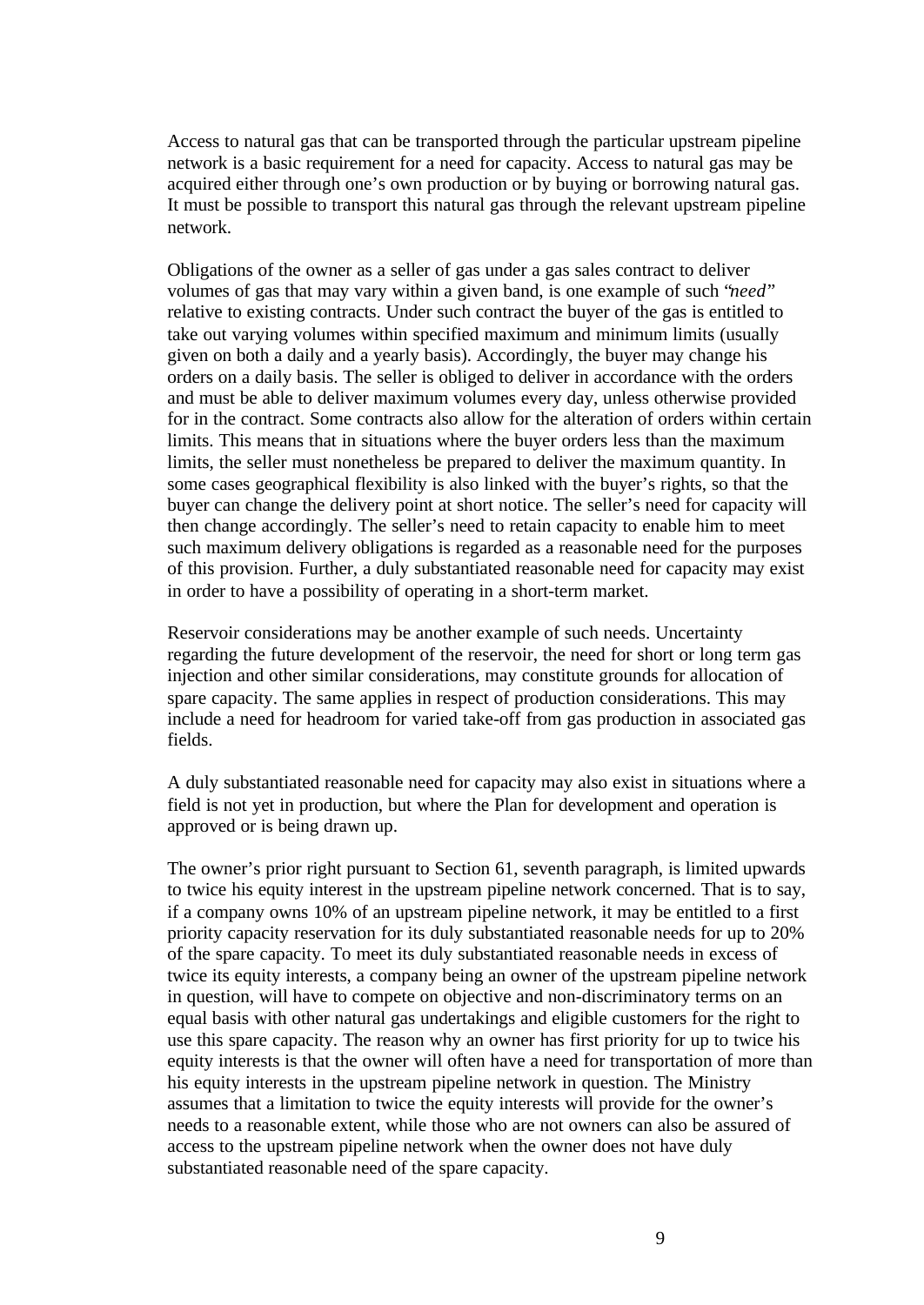Since the owner is given a first priority that exceeds his equity interests in percentage, a rule for allocation among owners is also needed. If the capacity applied for by the owners exceeds the spare capacity available, the capacity shall be divided among the owners on the basis of a distribution formula determined in accordance with the sixth paragraph.

In consequence of the Instructions for the marketing and sale of oil and gas adopted by Statoil's General Meeting in May 2001, under which Statoil is required to sell the State's oil and gas together with its own, Statoil will have at its disposal Petoro's first priority under this provision on behalf of the State.

# Re Section 62

This is a specific provision for the right to use new capacity that becomes available as the result of an expansion of the capacity in the upstream pipeline network. The provision gives first priority to those who bore the cost of the expansion, initially limited upwards to the proportional share of the investments that was paid by the user in question. On the other hand, the Ministry may determine that the limitation to this share of the investment shall not apply, and in so doing may set a different ceiling for the proportional share of the investment for which the party who bore the cost of it, shall have first priority. The Ministry could make such a decision when there is an imbalance between the individual share of the investment and the volume the individual is expected to transport through the upstream pipeline network in question. The provision is a natural continuance of Section 61, seventh paragraph pertaining to priority for owners of facilities when allocating rights to use spare capacity.

In consequence of the Instructions for the marketing and sale of oil and gas adopted by Statoil's General Meeting in May 2001, under which Statoil is required to sell the State's oil and gas together with its own, Statoil will have at its disposal Petoro's first priority on behalf of the State under this provision, in the same way as under Section 61, seventh paragraph.

# Re Section 63

## *Section 63 first paragraph:*

The first paragraph provides that an owner of an upstream pipeline network for which tariffs are determined by the Ministry, may not claim payment for the right of use, except as provided for in rules given in or by virtue of Chapter 9. In practice, this implies that tariffs in the primary market for the use of capacity in Gassled will be regulated in separate regulations issued by the Ministry. The provision further implies that natural gas undertakings being owners of the upstream pipeline network in question and wishing to have rights to use this network, must pay the same tariff as a natural gas undertaking or eligible customer that is not an owner. The determined tariffs apply to contracts in the primary market only.

## *Section 63, second paragraph:*

The second paragraph establishes that - for upstream pipeline networks for which the tariffs are determined by the Ministry – these shall be paid for reserved capacity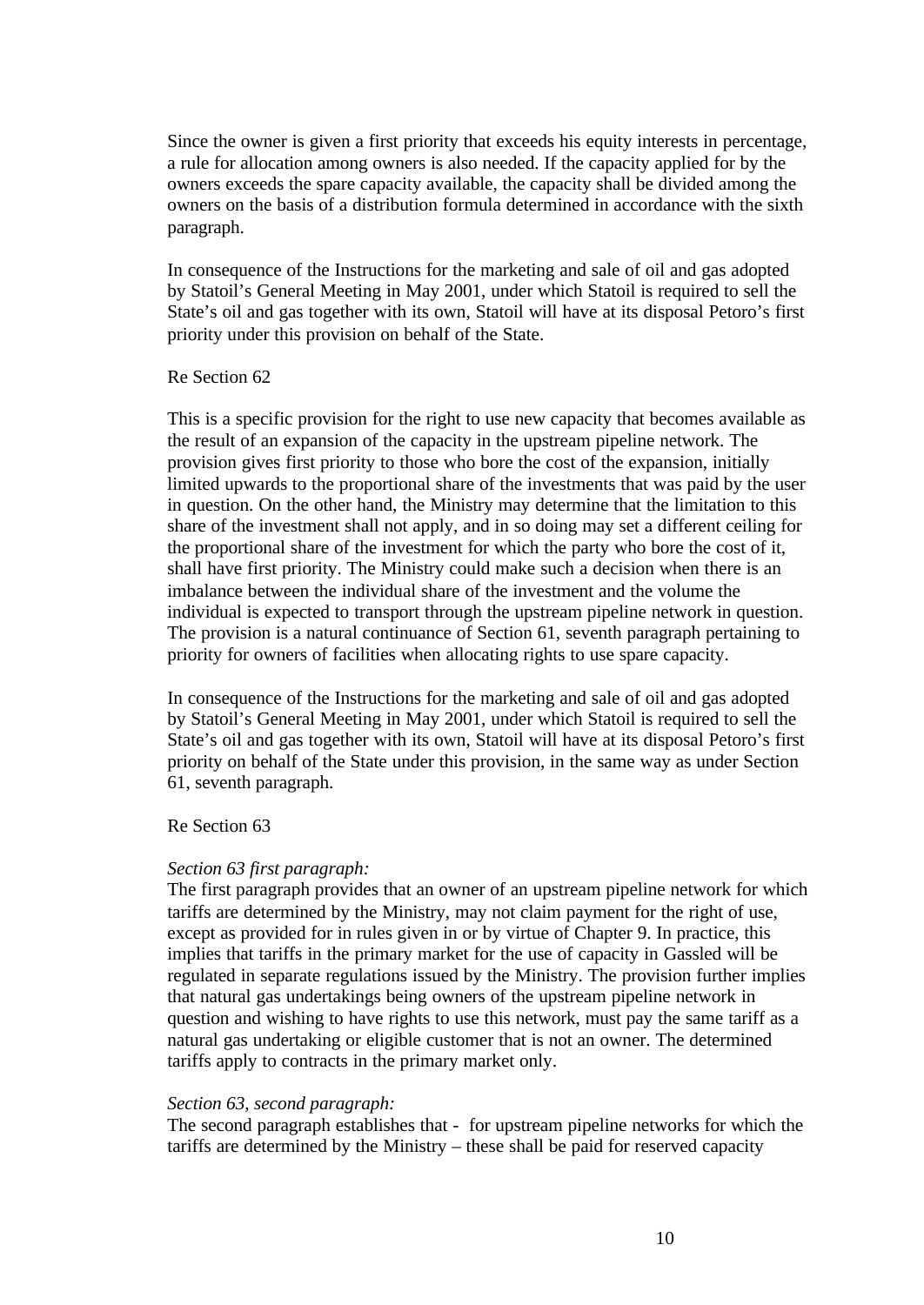irrespective of whether the capacity is used or not. This will help to ensure a more effective use of the capacity.

#### *Section 63, third paragraph:*

The third paragraph determines that the tariff consists of two main elements, a capital element and an operating element. What is included in these two main elements is described in the fourth and fifth paragraphs in this provision.

#### *Section 63, fourth paragraph:*

The fourth paragraph states the rules for determining the capital element. The capital element is determined by the Ministry. The second sentence provides that when determining the capital element, the Ministry shall give consideration to promoting the best possible management of resources. From the third sentence it follows that the capital element must be determined in such manner that the owner may expect a reasonable return on the capital invested. In the newer pipelines tariffs have been determined in such manner as to let the owners expect a real pre-tax return of 7% on total capacity, with a possibility of smaller sums in additional income as an incentive for greater utilisation and cost-efficient operations. The return stipulated for pipelines and related facilities are based partly on the assumption that profits shall mainly be earned from the field. The last sentence in this provision states that "*other special circumstance"* may also be taken into consideration. As previously mentioned, such other "special circumstances" may be contracts already entered into concerning the use of upstream pipeline networks.

#### *Section 63, fifth paragraph:*

The fifth paragraph contains rules concerning the operating element of the tariff. In addition to the capital element determined by the Ministry, the owners of the upstream pipeline network for which the Ministry determines the tariff, may claim payment of an operating element. This may be claimed by the owner of the upstream pipeline network or by the operator on behalf of the owner and must be calculated in accordance with this provision. This implies that the operating element claimed shall be such that neither the owner nor the operator of the network will have any profit or loss on the management of the network other than that determined pursuant to the fourth paragraph. To ensure that the operating element claimed is as provided for in the first sentence, the Ministry may determine which costs shall be taken into account when calculating the operating element, also which costs may not be included. The last sentence provides that the Ministry may consent to the operating element being collected in a manner that differs from the principle in the first sentence, as an incentive for efficient management.

#### *Re Section 63, sixth paragraph*

The Ministry has commenced work to determine the manner by which costs related to obligations for future use of installations for transport of natural gas shall be met.

#### Re Section 64

#### *Section 64, first paragraph:*

Section 64 provides for a secondary market for rights to use upstream pipeline networks. Rights to use capacity may be transferred in the secondary market by bilateral contracts entered into between a party who has a contract for the right to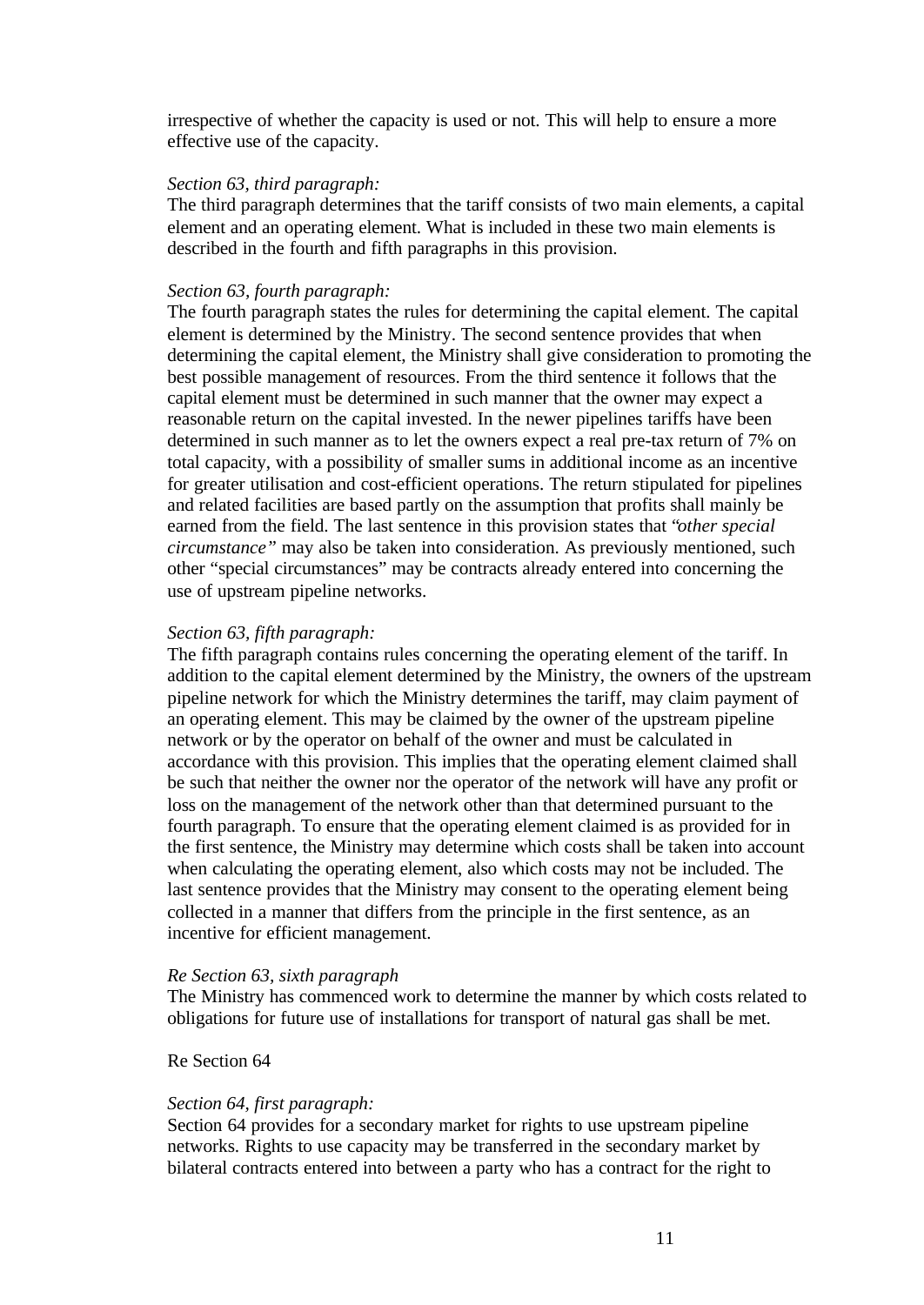capacity in either the primary or the secondary market, and a natural gas undertaking or an eligible customer, or through entering into contracts via the market place for sales of the use of rights that is established pursuant to Section 64, fourth paragraph.

For making contracts in the secondary market it is a condition that the natural gas undertaking or eligible customer who wishes to obtain a right to use capacity, has a need for transportation of natural gas and that this gas satisfies the specification requirements applying to the relevant upstream pipeline network. These requirements are defined above, see the notes to Section 59. Moreover, in contracts in the secondary market rights to use of capacity may only be transferred to natural gas undertakings or eligible customers. For the upstream pipeline networks for which tariffs are determined by the Ministry in separate regulations (Gassled), the tariffs so determined shall not apply in the secondary market. The price agreed upon in the secondary market may differ from the tariff in the primary market. Nevertheless, pursuant to Section 67, first paragraph, the Ministry may, in particular cases, order that natural gas undertakings and eligible customers be given a right to use capacity, including the determination of tariffs and other conditions on which rights of use may be transferred in the secondary market.

## *Section 64, second paragraph:*

The second paragraph states when a party who initially has a right to use an upstream pipeline network, shall be obliged to relinquish to others this right to use of capacity. The authority for this provision derives from the Petroleum Act, Section 4-8, first paragraph, first sentence, which provides that the Ministry may determine that facilities shall be used by others, a new second sentence which provides that natural gas undertakings and eligible customers shall have a right of access to upstream pipeline networks, as well as a new third sentence which provides that the Ministry may issue further provisions, impose conditions and issue orders for such access, cf. the Proposal to Odelstinget No. 81 (2001-2002).

To ensure natural gas undertakings and eligible customers the right of access to upstream pipeline networks pursuant to the Petroleum Act, Section 4-8, first paragraph, new second sentence as intended, a user who does not need all or part of his right to use capacity, must not retain this capacity to the unreasonable deprivation of others. For this reason a user who does not have a duly substantiated reasonable need for all or part of the capacity, must let others have the opportunity to use it. This obligation to allow others access to this capacity implies that the capacity must be made available on commercial terms. However, a party who has been allocated capacity in the primary market, or who has acquired capacity in the secondary market, may not require an unreasonably high payment for allowing others to use capacity for which he himself does not have a duly substantiated reasonable need.

What is a "duly substantiated reasonable need" cannot be determined in general, but must be decided in each individual case. For example, a user may have a reasonable need for access to capacity which he is not using at the moment, if it is necessary to enable him in future to fulfil his existing contractual obligations to a buyer of natural gas. A party who has entered into a contract concerning a right to use capacity may also have a reasonable need for this capacity in a short-term market to enable him to sell gas in this market in a suitable manner. In this connection reference is made also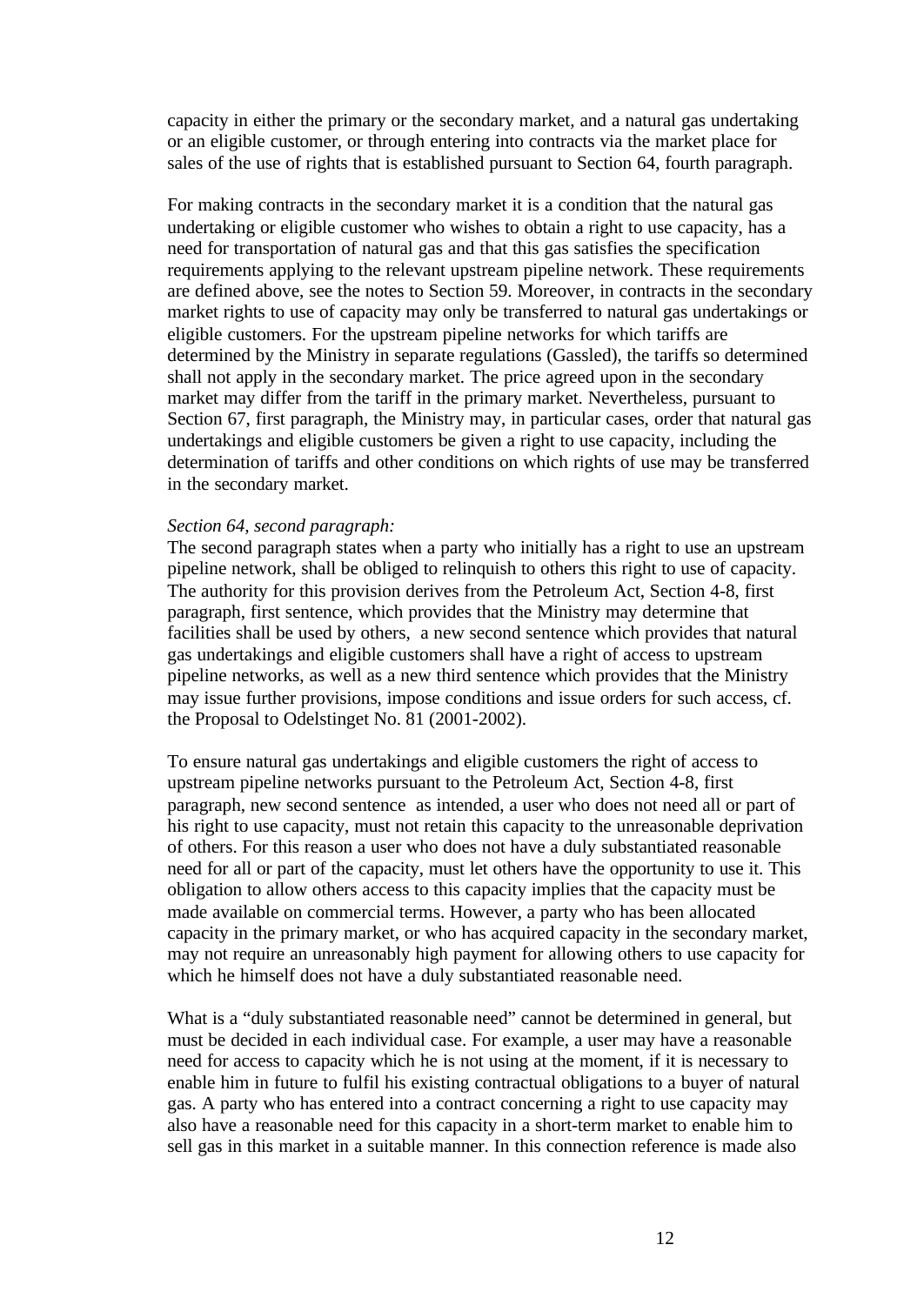to the notes to Section 61, sixth paragraph, which also describe further the meaning of the condition a "*duly substantiated reasonable need*".

#### *Section 64, third paragraph:*

The first sentence of the third paragraph imposes an obligation on users to give information to the operator. Firstly the operator shall be given information concerning the matters mentioned in the second paragraph. That is to say, if a user does not need capacity in the future, he shall inform the operator accordingly. The operator shall also be informed of contracts entered into in the secondary market.

This provision ensures the operator an overview of those who at any time have a right to use an upstream pipeline network. This duty to supply information is imposed to enable the operator to fulfil his responsibilities as system operator, and in consideration of third parties who desire access to use of an upstream pipeline network, so that they can obtain information concerning spare capacity and capacity not being used. cf. Section 66, fourth paragraph. Pursuant to Section 66, fourth paragraph second sentence it is the operator's duty to ensure that business secrets disclosed to the operator in accordance with the first sentence are not disclosed to others, including owners of upstream pipeline networks and other users. *Section 64, fourth paragraph:*

According to this provision the operator, that is to say Gassco for the upstream pipeline networks in Gassled, is required to arrange and conduct a market place for transferring rights to use capacity in upstream pipeline networks in the secondary market. The rules drawn up by the operator for the market place are subject to approval by the Ministry. It is presupposed that the operator will consult the users before submitting the rules to the Ministry for approval. Whether the parties choose to enter into contracts in the secondary market on a bilateral basis or through the market place arranged by the operator, is a voluntary matter. Nobody other than the operator may conduct such a market place without first obtaining the consent of the Ministry. On the other hand the rules requiring consent to conduct a market place do not prevent an individual party from marketing his own right to use of capacity in an upstream pipeline network.

#### Re Section 65:

Pursuant to the Petroleum Act, Section 4-8, first paragraph, contracts concerning the use of facilities in accordance with Sections 4-2 and 4-3 of the Petroleum Act, must be submitted to the Ministry for approval. An upstream pipeline network will be considered to be a facility within the meaning of the Petroleum Act. The obligation to submit contracts to the Ministry for approval under this provision, will apply also to secondary market transfers of the right to use an upstream pipeline network. However, pursuant to Section 65 the separate contracts concerning use of an upstream pipeline network, for which the tariff is determined by the Ministry in special regulations (Gassled), need not normally be submitted for approval. Nevertheless, the Ministry may decide that all or some of the contracts or types of contracts shall be submitted for approval in the normal manner, according to the rules of Sections 4-8 of the Petroleum Act. Pursuant to the second paragraph, contracts in the primary market shall be in accordance with standard contracts formulated by the operator and approved by the Ministry. The Ministry shall consult the owner before approving a standard contract. The last paragraph gives the Ministry or its appointed representative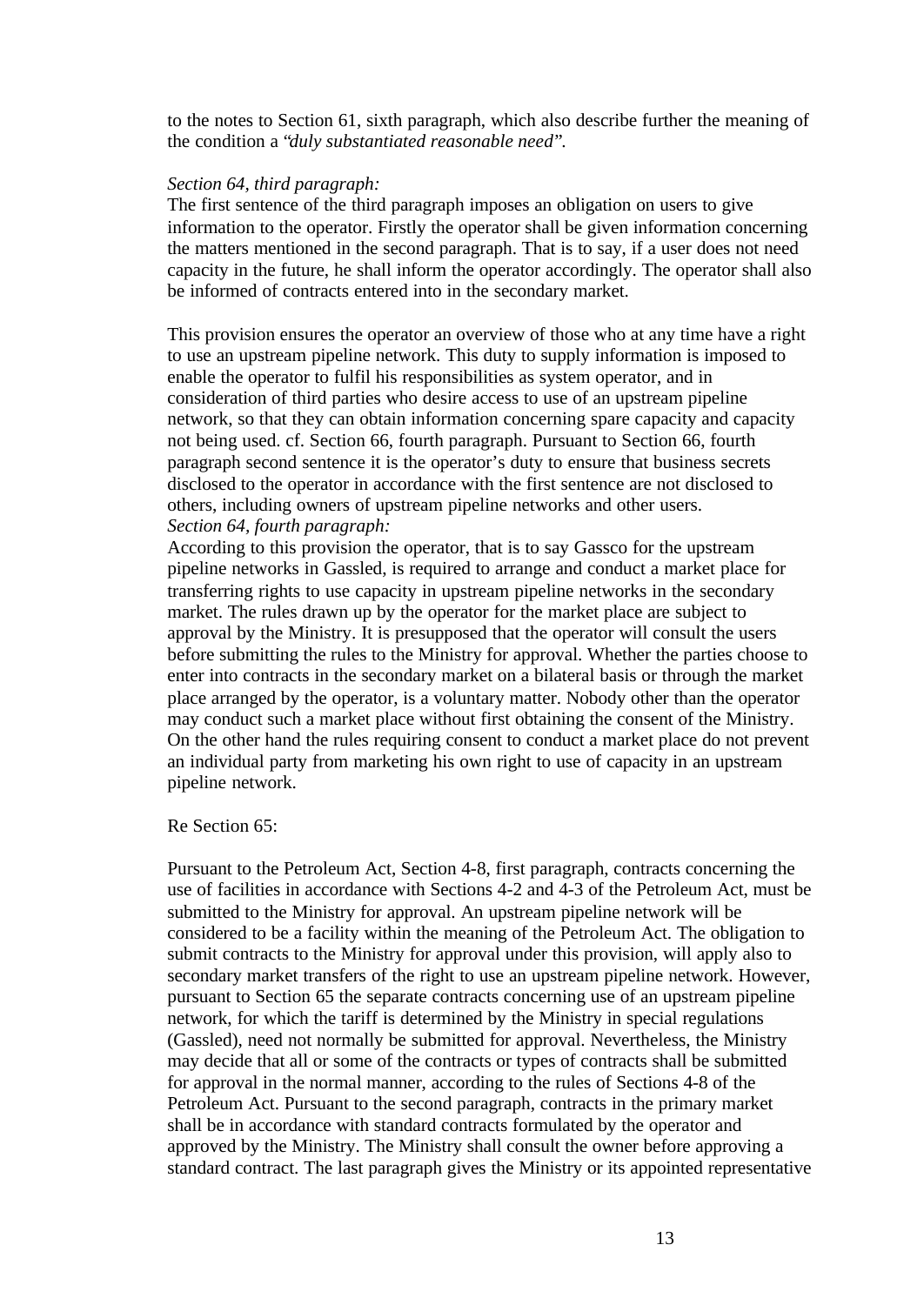– for example the operator of the particular upstream pipeline network - the opportunity to follow up developments in prices and other conditions for rights of use in the secondary market.

# Re Section 66:

Section 66 regulates the operator's responsibility for operating upstream pipeline networks. The operator of an upstream pipeline network has an important task in contributing towards the overall good utilisation of the resources on the Norwegian Continental Shelf. The restructuring that has taken place of late, particularly in regard to gas management, has given greater relevancy to the need for further regulating the operator's responsibility for operation of the upstream pipeline network.

Field neutral gas was sold through the Gas Negotiation Committee (GFU) and after the contracts were made they were allocated to fields according to socio-economic criteria. The GFU has now been terminated permanently as from 1 January 2002. Whereas the situation previously was that gas sales contracts were entered into for the individual field, but nevertheless by the owner of the gas on the one hand and the buyer on the other, the situation now is that the individual company is itself responsible for selling its proportionate share of the gas from the particular field on an individual basis. When gas is sold on an individual basis by each company, the challenges of the operator in regard to ensuring efficient operation of the upstream pipeline network are magnified. Performance of the one sales contract may, to a greater extent than before, conceivably come into conflict with the good, overall utilisation of the upstream pipeline network.

Formerly, the operation of the upstream pipeline network was undertaken by one of the owners of the particular upstream pipeline network, through that owner being given the role of operator. To a large extent the legal basis for the operator's activities was regulated by the Owners' Agreement and by the transport agreements between owners and users of the pipelines. The transport agreements prescribe procedures, routines etc. in connection with the operator's planning, monitoring, coordinating and supervising transportation of gas from the fields where the natural gas is produced, and to the landing point. Collectively these agreements gave a basis for the operator's management of the upstream pipeline network.

For efficient operation of upstream pipeline networks, one condition is that the operator is enabled to instruct users of the upstream pipeline network and the licensees of the producing field, to adapt their operations. In some cases such adaptation will be necessary to ensure the good, overall utilisation of the resources on the Norwegian Continental Shelf. Now that company-based sales have commenced, the operator will have to relate to each company that owns the natural gas to be transported. To the extent the desires of two or more companies relating to the use of an upstream pipeline network are incompatible, the operator must be able to conduct operations in an appropriate manner. Against this background the Ministry considers it necessary to regulate the operator's management responsibilities through regulations.

The first paragraph of Section 66 provides that the operator shall operate the upstream pipeline network in a prudent and safe manner. In performing these tasks the operator shall act in an objective and non-discriminatory manner.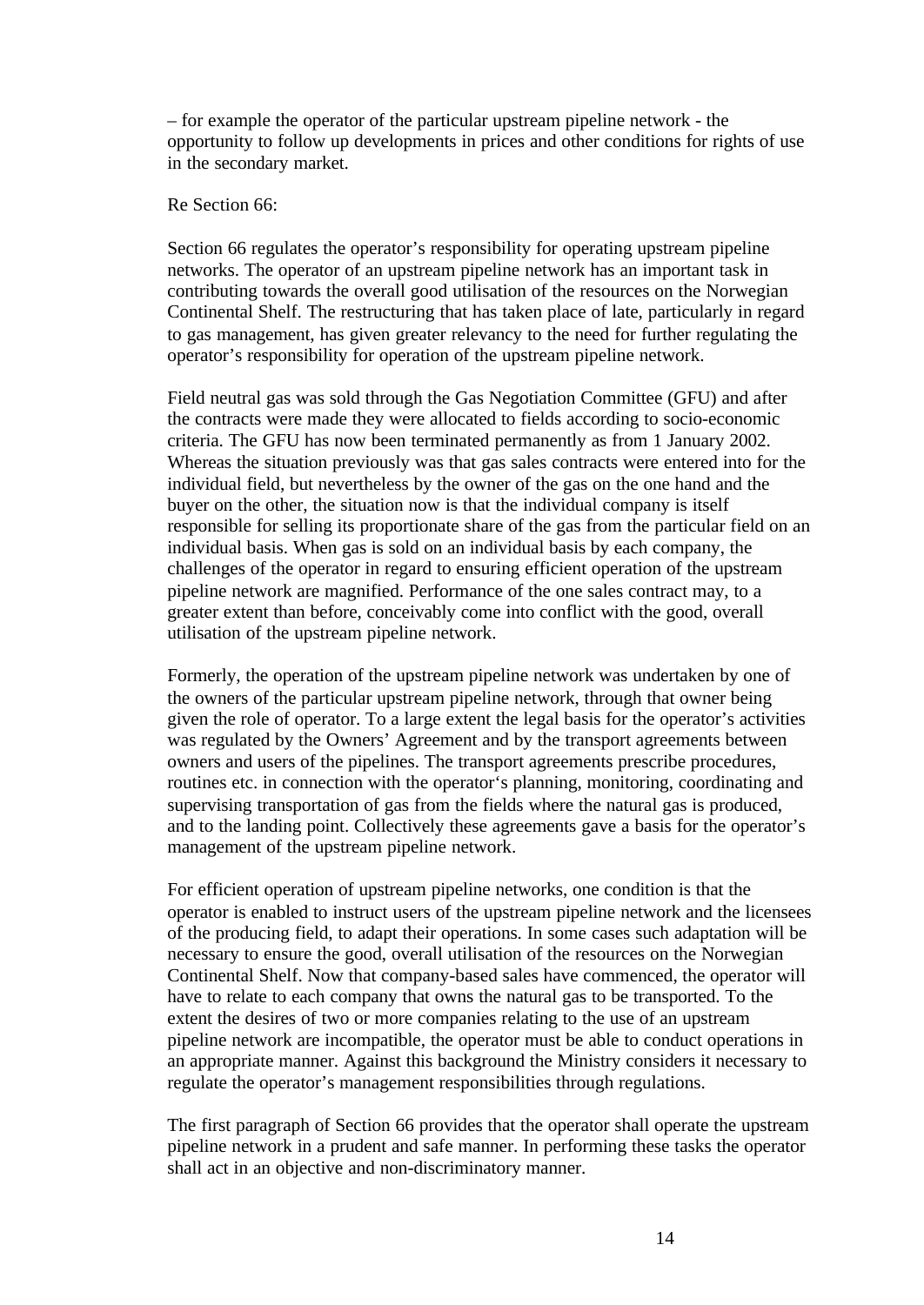The second, third and fourth paragraphs apply to upstream pipeline networks to which the Regulations relating to the determination of tariffs apply. In practice this will be those pipelines that are in Gassled, and where Gassco is the operator.

The second paragraph of Section 66 regulates the operator's responsibility for coordination in connection with the operation of the upstream pipeline network. This concerns the processes for nominating gas quality, the planning of maintenance and development of the upstream pipeline network as a whole. This is a highly comprehensive task that requires great professional competence. It is important that these processes should be coordinated and therefore it is appropriate that the operator be made responsible for this coordination.

In connection with the responsibility for coordinating the processes for developing upstream pipeline networks, it is the operator's duty to draw up an overall transportation plan for natural gas in upstream pipeline networks and appurtenant facilities, to keep this plan updated.

The third paragraph of Section 66 gives the operator the right to require, under certain circumstances, that users of upstream pipeline networks and licensees of the producing fields adapt their operations to ensure the proper management of resources and the efficient operation of the particular upstream pipeline network. Such adaptations may involve, for example, that they be required to produce more or less petroleum than originally planned.

The right of the operator to require adaptation of operations arises when "*unforeseen events*" occur that may lead to "*appreciable*" operational disturbances or to the inability to meet the specification requirements at the outlet from the upstream pipeline network. It is only under "*special circumstances*" that the operator may require a producer of natural gas who is not a user of the particular upstream pipeline network, to adapt his operations. "*Special circumstances*" must, for example, be considered to exist when it will not be possible to avoid substantial operational disturbances by requiring adaptations on the part of existing users.

One example of an "*unforeseen event*" would be where a field supplying natural gas which is necessary for the composition of gas in the upstream pipeline network has to shut down outside of the planned shut-downs. Planned shut-downs and anticipated interruptions in operations will not be considered to be unforeseen events and must be allowed for when planning operations. In such cases the operator is not empowered to issue instructions under this provision.

What constitutes "appreciable" problems cannot be determined in general, but must be decided in each individual case. The operator will decide what is appreciable in the individual case.

The fourth paragraph of Section 66 regulates the information to be made available by the operator concerning the upstream pipeline network. The purpose of this provision is to ensure that existing and potential users can obtain information concerning the capacity available in an upstream pipeline network. The operator is under the obligation to ensure that no information is given concerning business secrets, for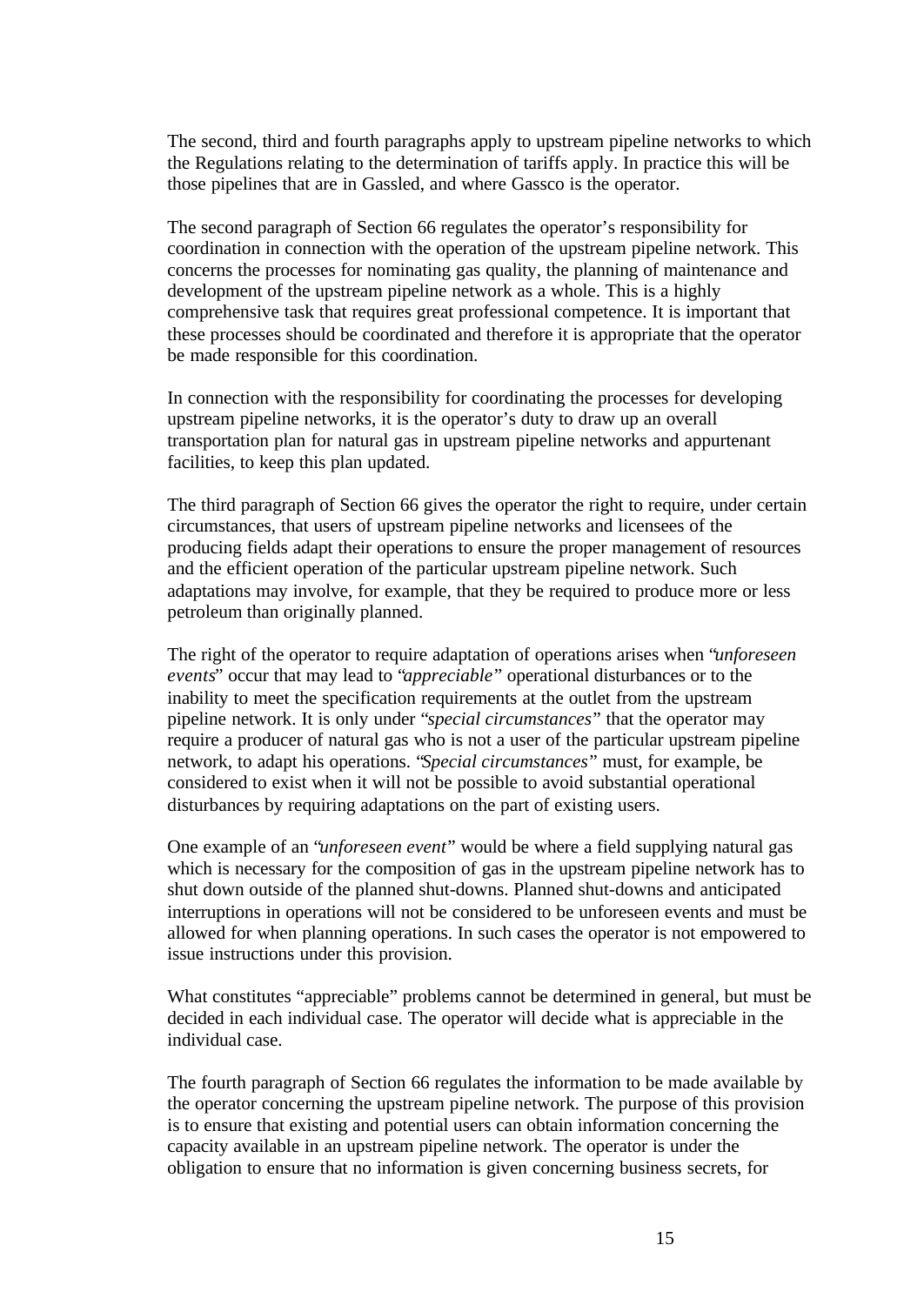example information concerning the capacity at the disposal of a particular user in the upstream pipeline network.

## Re Section 67:

This provision gives the Ministry the right to issue orders relating to upstream pipeline networks in two different types of events. Pursuant to the first paragraph, the Ministry may issue orders to ensure that natural gas undertakings and eligible customers are given a right to use an upstream pipeline network in accordance with the provisions of this chapter. Such orders may, for example, be issued when the owner fails to make all spare capacity available without due reason. In addition, such orders may be given in cases where a party who is entitled to use capacity in the upstream pipeline network and who no longer has a duly substantiated reasonable need of this capacity, without due reason fails to make this capacity available in accordance with the provision in Section 64, second paragraph.

Pursuant to the second paragraph, orders concerning a different distribution of the capacity than that which follows from the provisions of this chapter may also be issued by the Ministry, if consideration of the best possible management of resources, including regularity of supplies and regularity of production, so dictates and such distribution does not unreasonably supplant the owner's own needs or the needs of those who already have been given a right of use. Similarly, the Ministry may issue orders concerning the distribution and redistribution of capacity in consideration of effective existing and future production. Such orders may also be justified in consideration of effective production from fields of marginal economic viability. This reflects the provision in the Gas Market Directive, Article 23, 2 b).

The Ministry may issue orders pursuant to the *first and second paragraphs* directly or through the operator. The order shall be addressed to the owner or a party entitled to use the upstream pipeline network, with the objective of giving a specific natural gas undertaking or eligible customer, or a group of such, access to the upstream pipeline network for a specified period of time, for a specified quantity of natural gas, for all the natural gas from a specific field, or the like. In such cases the Ministry may determine the price and other conditions for this use. The price stipulated must be based on the costs the party surrendering capacity has had in procuring the capacity, cf. third paragraph.

#### Re Section 68

This provision stipulates rules regarding a dispute settlement mechanism. The provision in Section 68 was adopted as part of the implementation of Article 23 (3) of the Gas Market Directive into Norwegian legislation. The Ministry may be the dispute settlement authority itself, or may appoint such authority. It will be for the Ministry to decide whether to establish a separate dispute settlement authority on a permanent basis or appoint an authority to convene when needed. The parties to such a dispute could normally be, on the one hand, the individual natural gas undertaking or eligible customer who desires access to use of capacity, and on the other hand the operator who manages the upstream pipeline network or the owner of it.

## Re Section 69